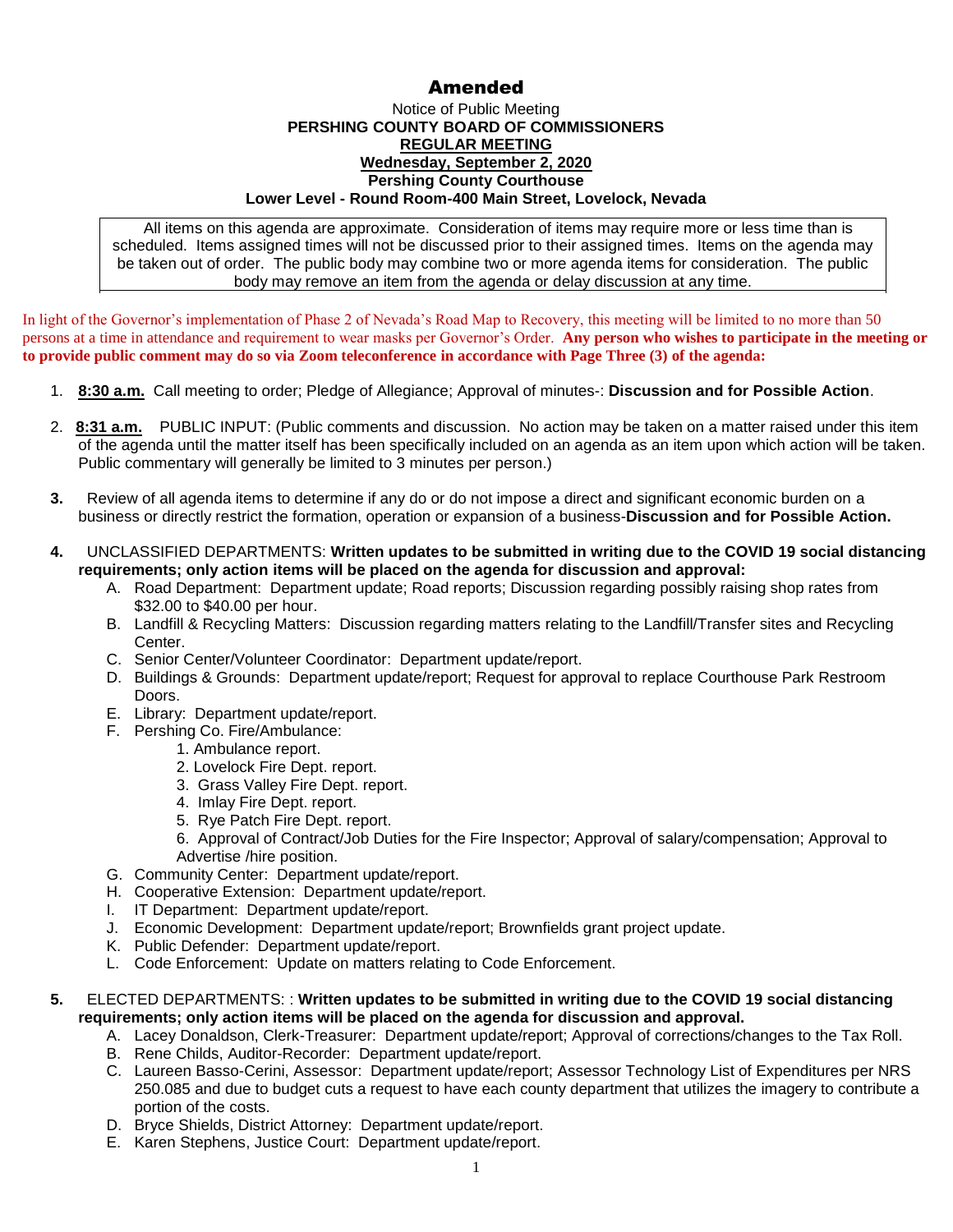- F. Jerry Allen, Sheriff: Update/report on matters relating to the Pershing County Sheriff's Office.
- 6. Update on progress of site location, design, funding, amenities and construction of future Law Enforcement Center; Further discussion regarding choosing one of the following properties for the future Law enforcement Center: APN-007-242-81 and 007-242-62 owned by Pershing County; APN 001-124-04 owned by Jade River Group, LLC and APN's 001-162- 01,02,03,04,05,06 and the southwest 1/2 of the 9<sup>th</sup> Street Right of Way owned by Lovelock Economic Development Group, LLC (Steve Young)-**Discussion and for Possible Action**.
- 7. Board Appointments/Resignations: Grass Valley Advisory Board; Big Meadow Soil Conservation District- **Discussion and for Possible Action**.
- **8. 9:45 a.m.** Proclamations and Awards: **Discussion and for Possible Action**-(The Pershing County Board of Commissioners may make a Proclamation or present a service or other award on behalf of the County) Years of Service Certificate/Pin: **Judge Karen Stephens-30 years.**
- 9. Derby Field Airport: Update on matters relating to the Derby Field Airport; Review of renewal Lease Agreement with Valley Tech Systems, Inc. for 1000 square feet of space at Derby Field Airport for one year with an option to renew for an additional year for annual rent of \$3,600.00 to Pershing County and will use the leased premises to test rocket motor components- **Discussion and for Possible Action**
- 10. Cemetery Board: Approval to purchase and placement of signs for the Unionville Cemetery and the Chinese Cemetery-**Discussion and for Possible Action.**
- 11. **10:00 a.m.** PLANNING & BUILDING DEPARTMENT/IMLAY WATER SYSTEM MATTERS: Update on matters relating to the department-**Discussion and for Possible Action**. A. Discussion regarding raising business license fees and seeking authorization from the Nevada State Department of Taxation to increase the fees in accordance with NRS 354.5989.
- 12. Litigation Meeting.
- 13. Report from Legal Counsel.
- 14. Report from Administrative Assistant/HR Rep.-County Commissioner's Office.
- 15. Items for future agendas-**Discussion and for Possible Action.**
- 16. Correspondence.
- 17. Matters of the Board for Discussion.

Board Member reports. Board Liaison reports. (Nevada Works, Safety, Hospital Board, Emergency Management, Cemetery, Recreation Board, WNDD, Pe. Co. Economic Dev./ , Community Center, Airport Advisory Board; Museum Advisory Board, Library Board, Senior Center Advisory Board, Central Nevada Water Authority, Planning Board, Broadband Advisory Board, 911 Committee, Solid Waste Management Recycling Advisory Board, Pe. Co. Volunteer Advisory Board, T. V. Board, Frontier Coalition, Humboldt River Water Basin Authority.)

- 18. PUBLIC INPUT: (Public comments and discussion. No action may be taken on a matter raised under this item of the agenda until the matter itself has been specifically included on an agenda as an item upon which action will be taken. Public commentary will generally be limited to 3 minutes per person.)
- 19. Approval of Vouchers- **Discussion and for Possible Action**.
	- **NOTICE:** The County Commission may by law receive information from legal counsel regarding potential or existing litigation involving a matter over which the County Commission has supervision, control, jurisdiction or advisory power, and such gathering does not constitute a meeting of the County Commission pursuant to Nevada Revised Statutes **241.015.**